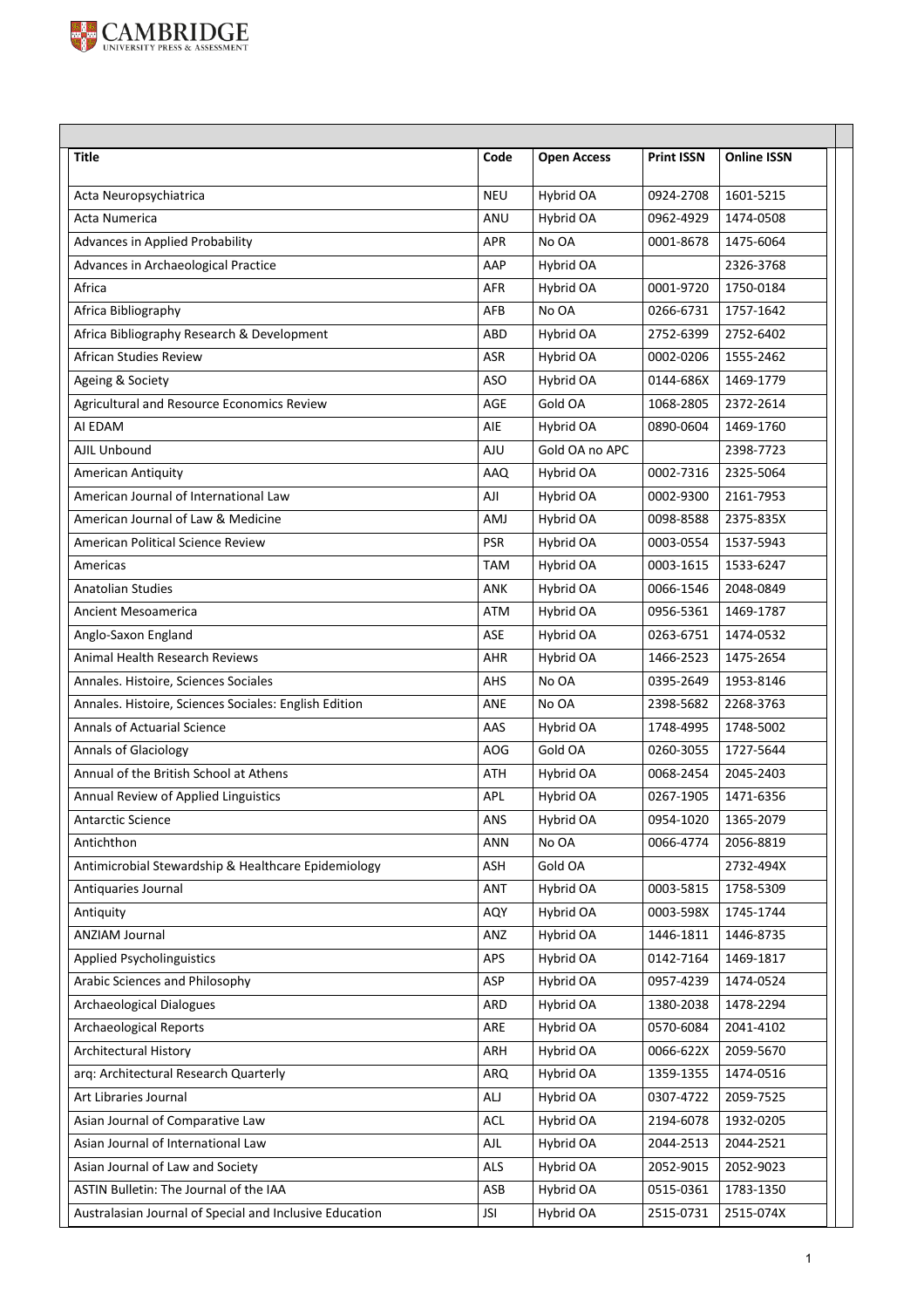

| Australian Journal of Environmental Education                                  | AEE        | Hybrid OA      | 0814-0626 | 2049-775X |
|--------------------------------------------------------------------------------|------------|----------------|-----------|-----------|
| Austrian History Yearbook                                                      | AHY        | Hybrid OA      | 0067-2378 | 1558-5255 |
| <b>Behavioral and Brain Sciences</b>                                           | <b>BBS</b> | No OA          | 0140-525X | 1469-1825 |
| <b>Behaviour Change</b>                                                        | <b>BEC</b> | Hybrid OA      | 0813-4839 | 2049-7768 |
| Behavioural and Cognitive Psychotherapy                                        | <b>BCP</b> | Hybrid OA      | 1352-4658 | 1469-1833 |
| <b>Behavioural Public Policy</b>                                               | <b>BPP</b> | Hybrid OA      | 2398-063X | 2398-0648 |
| Bilingualism: Language and Cognition                                           | <b>BIL</b> | Hybrid OA      | 1366-7289 | 1469-1841 |
| <b>Biological Imaging</b>                                                      | <b>BLG</b> | Gold OA        |           | 2633-903X |
| <b>Bird Conservation International</b>                                         | BCI        | Hybrid OA      | 0959-2709 | 1474-0001 |
| <b>BJHS Themes</b>                                                             | <b>BJT</b> | Gold OA        | 2058-850X | 2056-354X |
| <b>BJPsych Advances</b>                                                        | <b>BJA</b> | Hybrid OA      | 2056-4678 | 2056-4686 |
| <b>BJPsych Bulletin</b>                                                        | <b>BJB</b> | Gold OA no APC | 2056-4694 | 2056-4708 |
| <b>BJPsych International</b>                                                   | ΒJΙ        | Gold OA no APC | 2056-4740 | 2058-6264 |
| <b>BJPsych Open</b>                                                            | BJO        | Gold OA        |           | 2056-4724 |
| <b>Brain Impairment</b>                                                        | BIM        | Hybrid OA      | 1443-9646 | 1839-5252 |
| <b>Britannia</b>                                                               | BRI        | Hybrid OA      | 0068-113X | 1753-5352 |
| <b>British Actuarial Journal</b>                                               | BAJ        | Gold OA no APC | 1357-3217 | 2044-0456 |
| <b>British Catholic History</b>                                                | <b>BCH</b> | Hybrid OA      | 2055-7973 | 2055-7981 |
| British Journal for the History of Science                                     | BJH        | Hybrid OA      | 0007-0874 | 1474-001X |
| <b>British Journal of Music Education</b>                                      | <b>BME</b> | Hybrid OA      | 0265-0517 | 1469-2104 |
| <b>British Journal of Nutrition</b>                                            | BJN        | Hybrid OA      | 0007-1145 | 1475-2662 |
| <b>British Journal of Political Science</b>                                    | <b>JPS</b> | Hybrid OA      | 0007-1234 | 1469-2112 |
| <b>British Journal of Psychiatry</b>                                           | BJP        | Hybrid OA      | 0007-1250 | 1472-1465 |
| <b>Bulletin of Entomological Research</b>                                      | <b>BER</b> | Hybrid OA      | 0007-4853 | 1475-2670 |
| <b>Bulletin of Symbolic Logic</b>                                              | <b>BSL</b> | Hybrid OA      | 1079-8986 | 1943-5894 |
| Bulletin of the Australian Mathematical Society                                | <b>BAZ</b> | Hybrid OA      | 0004-9727 | 1755-1633 |
| Bulletin of the School of Oriental and African Studies                         | <b>BSO</b> | Hybrid OA      | 0041-977X | 1474-0699 |
| Business and Human Rights Journal                                              | <b>BHJ</b> | Hybrid OA      | 2057-0198 | 2057-0201 |
| <b>Business and Politics</b>                                                   | <b>BAP</b> | Hybrid OA      |           | 1469-3569 |
| <b>Business Ethics Quarterly</b>                                               | <b>BEQ</b> | Hybrid OA      | 1052-150X | 2153-3326 |
| <b>Business History Review</b>                                                 | <b>BHR</b> | Hybrid OA      | 0007-6805 | 2044-768X |
| <b>Byzantine and Modern Greek Studies</b>                                      | BYZ        | Hybrid OA      | 0307-0131 | 1749-625X |
| Cambridge Archaeological Journal                                               | CAJ        | Hybrid OA      | 0959-7743 | 1474-0540 |
| Cambridge Classical Journal                                                    | <b>CCJ</b> | Hybrid OA      | 1750-2705 | 2047-993X |
| Cambridge Journal of Postcolonial Literary Inquiry                             | PLI        | Hybrid OA      | 2052-2614 | 2052-2622 |
| Cambridge Law Journal                                                          | <b>CLJ</b> | Hybrid OA      | 0008-1973 | 1469-2139 |
| Cambridge Opera Journal                                                        | OPR        | Hybrid OA      | 0954-5867 | 1474-0621 |
| Cambridge Quarterly of Healthcare Ethics                                       | <b>CQH</b> | Hybrid OA      | 0963-1801 | 1469-2147 |
| Cambridge Yearbook of European Legal Studies                                   | <b>CEL</b> | Hybrid OA      | 1528-8870 | 2049-7636 |
| Canadian Entomologist                                                          | <b>TCE</b> | Hybrid OA      | 0008-347X | 1918-3240 |
| Canadian Journal of Law & Jurisprudence                                        | <b>CJL</b> | Hybrid OA      | 0841-8209 | 2056-4260 |
| Canadian Journal of Law & Society / La Revue Canadienne Droit et<br>Société    | <b>CLS</b> | Hybrid OA      | 0829-3201 | 1911-0227 |
| Canadian Journal of Linguistics/Revue canadienne de linguistique               | <b>CNJ</b> | Hybrid OA      | 0008-4131 | 1710-1115 |
| Canadian Journal of Mathematics                                                | <b>CJM</b> | Hybrid OA      | 0008-414X | 1496-4279 |
| Canadian Journal of Neurological Sciences                                      | CJN        | Hybrid OA      | 0317-1671 | 2057-0155 |
| Canadian Journal of Philosophy                                                 | CAN        | Hybrid OA      | 0045-5091 | 1911-0820 |
| Canadian Journal of Political Science/Revue canadienne de science<br>politique | <b>CJP</b> | Hybrid OA      | 0008-4239 | 1744-9324 |
| Canadian Journal on Aging / La Revue canadienne du vieillissement              | CJG        | Hybrid OA      | 0714-9808 | 1710-1107 |
| Canadian Mathematical Bulletin                                                 | <b>BCM</b> | Hybrid OA      | 0008-4395 | 1496-4287 |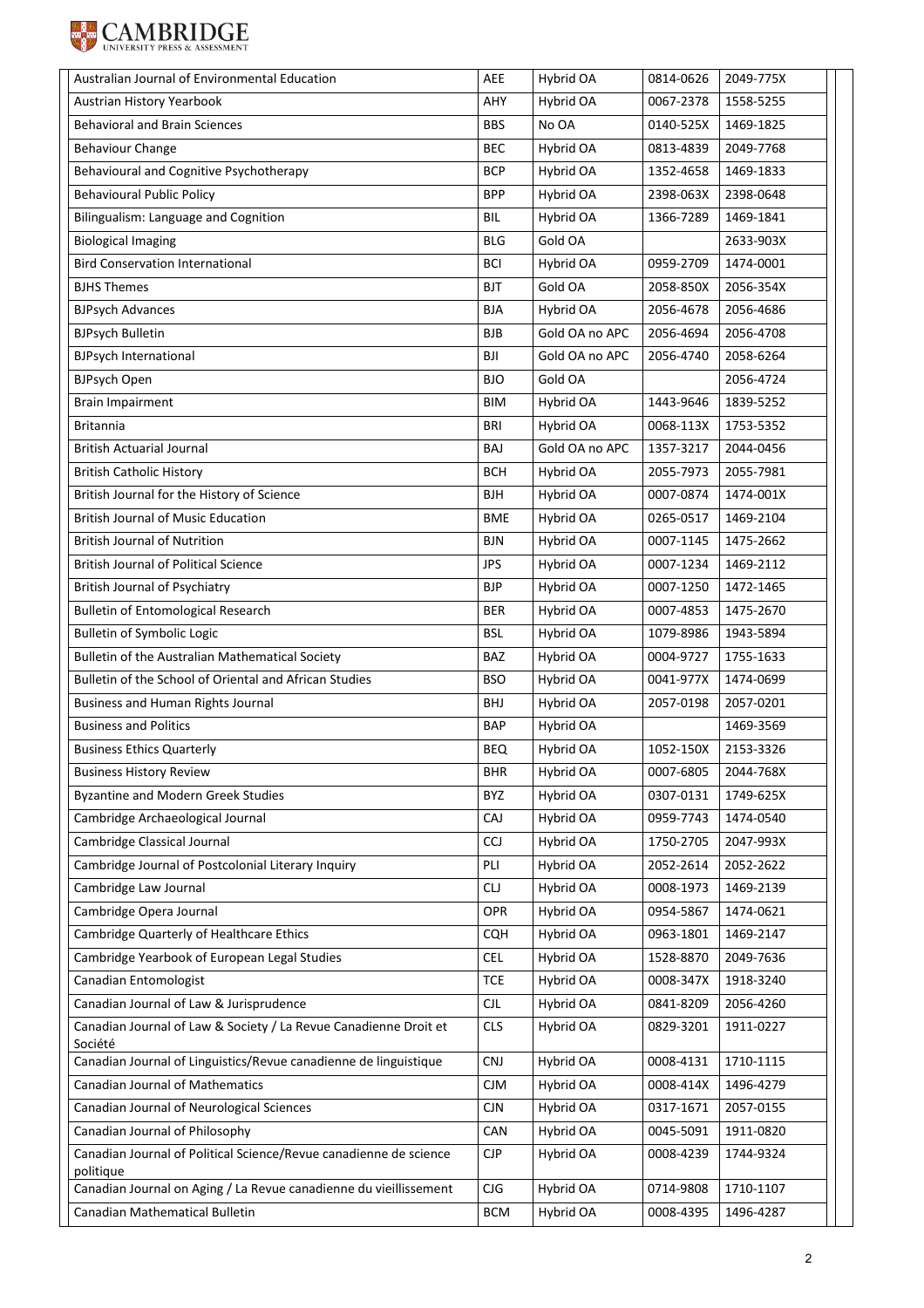

| international<br>Cardiology in the Young<br><b>CTY</b><br>Hybrid OA<br>1467-1107<br>1047-9511<br>Central European History<br>CCC<br>Hybrid OA<br>0008-9389<br>1569-1616<br>China Quarterly<br>CQY<br>Hybrid OA<br>0305-7410<br>1468-2648<br>Church History<br><b>CHH</b><br>Hybrid OA<br>0009-6407<br>1755-2613<br><b>Classical Quarterly</b><br>Hybrid OA<br>CAQ<br>0009-8388<br>1471-6844<br><b>Classical Review</b><br>CAR<br>Hybrid OA<br>0009-840X<br>1464-3561<br>Clay Minerals<br><b>CLM</b><br>Hybrid OA<br>0009-8558<br>1471-8030<br><b>CNS</b><br>Hybrid OA<br>2165-6509<br><b>CNS Spectrums</b><br>1092-8529<br>Cognitive Behaviour Therapist<br><b>CBT</b><br>Hybrid OA<br>1754-470X<br>Combinatorics, Probability and Computing<br><b>CPC</b><br>Hybrid OA<br>1469-2163<br>0963-5483<br><b>CSS</b><br>Comparative Studies in Society and History<br>Hybrid OA<br>0010-4175<br>1475-2999<br>Compositio Mathematica<br>Hybrid OA<br>1570-5846<br><b>COM</b><br>0010-437X<br>1469-2171<br>Contemporary European History<br><b>CEH</b><br>Hybrid OA<br>0960-7773<br>Continuity and Change<br><b>CON</b><br>Hybrid OA<br>0268-4160<br>1469-218X<br>Dance Research Journal<br>DRJ<br>Hybrid OA<br>1940-509X<br>0149-7677<br>Gold OA<br>2632-3249<br>Data & Policy<br><b>DAP</b><br>Gold OA<br>Data-Centric Engineering<br><b>DCE</b><br>2632-6736<br>Gold OA<br>2053-4701<br>Design Science<br><b>DSJ</b><br>Development and Psychopathology<br><b>DPP</b><br>Hybrid OA<br>0954-5794<br>1469-2198<br>Dialogue: Canadian Philosophical Review / Revue canadienne de<br>1759-0949<br>DIA<br>Hybrid OA<br>0012-2173<br>philosophie<br>Disaster Medicine and Public Health Preparedness<br><b>DMP</b><br>Hybrid OA<br>1935-7893<br>1938-744X<br>Du Bois Review: Social Science Research on Race<br><b>DBR</b><br>Hybrid OA<br>1742-0598<br>1742-058X<br>Early China<br>Hybrid OA<br>EAC<br>0362-5028<br>2325-2324<br><b>Early Music History</b><br>Hybrid OA<br>1474-0559<br><b>EMH</b><br>0261-1279<br>Earth and Environmental Science Transactions of The Royal Society of<br><b>TRE</b><br>Hybrid OA<br>1755-6929<br>1755-6910<br>Edinburgh<br><b>Ecclesiastical Law Journal</b><br>ELJ<br>1751-8539<br>Hybrid OA<br>0956-618X<br>1469-4360<br>ECT<br>Hybrid OA<br>0266-4666<br><b>Econometric Theory</b><br>EAP<br>Economics & Philosophy<br>Hybrid OA<br>0266-2671<br>1474-0028<br><b>Eighteenth-Century Music</b><br>ECM<br>Hybrid OA<br>1478-5706<br>1478-5714<br>English Language & Linguistics<br><b>ELL</b><br>1469-4379<br>Hybrid OA<br>1360-6743<br>English Today<br>Hybrid OA<br>0266-0784<br><b>ENG</b><br>1474-0567<br>Enterprise & Society<br>ESO<br>Hybrid OA<br>1467-2227<br>1467-2235<br><b>Environment and Development Economics</b><br>EDE<br>Hybrid OA<br>1355-770X<br>1469-4395<br><b>Environmental Conservation</b><br>Hybrid OA<br>1469-4387<br><b>ENC</b><br>0376-8929<br><b>Environmental Data Science</b><br>Gold OA<br><b>EDS</b><br>2634-4602<br>Epidemiology & Infection<br>Gold OA<br>1469-4409<br><b>HYG</b><br>0950-2688<br>Epidemiology and Psychiatric Sciences<br>Gold OA<br><b>EPS</b><br>2045-7979<br>2045-7960<br>1750-0117<br>Episteme<br>EPI<br>Hybrid OA<br>1742-3600<br><b>Ergodic Theory and Dynamical Systems</b><br><b>ETS</b><br>Hybrid OA<br>1469-4417<br>0143-3857<br>Ethics & International Affairs<br>EIA<br>Hybrid OA<br>0892-6794<br>1747-7093<br>European Constitutional Law Review<br><b>ECL</b><br>Hybrid OA<br>1744-5515<br>1574-0196<br>European Journal of Applied Mathematics<br>EJM<br>Hybrid OA<br>0956-7925<br>1469-4425<br>European Journal of Archaeology<br>EAA<br>Hybrid OA<br>1741-2722<br>1461-9571<br>European Journal of International Security<br>EIS<br>Hybrid OA<br>2057-5637<br>2057-5645<br>European Journal of Risk Regulation<br>Hybrid OA<br>2190-8249<br>ERR<br>1867-299X<br>European Journal of Sociology / Archives Européennes de Sociologie<br><b>EUR</b><br>Hybrid OA<br>0003-9756<br>1474-0583<br>Gold OA<br>2752-6135<br>European Law Open<br>ELO<br><b>European Political Science Review</b><br>1755-7747<br>EPR<br>Hybrid OA<br>1755-7739 | Canadian Yearbook of International Law / Annuaire canadien de droit | <b>CYL</b> | Hybrid OA | 0069-0058 | 1925-0169 |
|----------------------------------------------------------------------------------------------------------------------------------------------------------------------------------------------------------------------------------------------------------------------------------------------------------------------------------------------------------------------------------------------------------------------------------------------------------------------------------------------------------------------------------------------------------------------------------------------------------------------------------------------------------------------------------------------------------------------------------------------------------------------------------------------------------------------------------------------------------------------------------------------------------------------------------------------------------------------------------------------------------------------------------------------------------------------------------------------------------------------------------------------------------------------------------------------------------------------------------------------------------------------------------------------------------------------------------------------------------------------------------------------------------------------------------------------------------------------------------------------------------------------------------------------------------------------------------------------------------------------------------------------------------------------------------------------------------------------------------------------------------------------------------------------------------------------------------------------------------------------------------------------------------------------------------------------------------------------------------------------------------------------------------------------------------------------------------------------------------------------------------------------------------------------------------------------------------------------------------------------------------------------------------------------------------------------------------------------------------------------------------------------------------------------------------------------------------------------------------------------------------------------------------------------------------------------------------------------------------------------------------------------------------------------------------------------------------------------------------------------------------------------------------------------------------------------------------------------------------------------------------------------------------------------------------------------------------------------------------------------------------------------------------------------------------------------------------------------------------------------------------------------------------------------------------------------------------------------------------------------------------------------------------------------------------------------------------------------------------------------------------------------------------------------------------------------------------------------------------------------------------------------------------------------------------------------------------------------------------------------------------------------------------------------------------------------------------------------------------------------------------------------------------------------------------------------------------------------------------------------------------------------------------------------------------------------------------------------------------------------------------------------------------------------------------------------------------------------------------------------------------------|---------------------------------------------------------------------|------------|-----------|-----------|-----------|
|                                                                                                                                                                                                                                                                                                                                                                                                                                                                                                                                                                                                                                                                                                                                                                                                                                                                                                                                                                                                                                                                                                                                                                                                                                                                                                                                                                                                                                                                                                                                                                                                                                                                                                                                                                                                                                                                                                                                                                                                                                                                                                                                                                                                                                                                                                                                                                                                                                                                                                                                                                                                                                                                                                                                                                                                                                                                                                                                                                                                                                                                                                                                                                                                                                                                                                                                                                                                                                                                                                                                                                                                                                                                                                                                                                                                                                                                                                                                                                                                                                                                                                                                        |                                                                     |            |           |           |           |
|                                                                                                                                                                                                                                                                                                                                                                                                                                                                                                                                                                                                                                                                                                                                                                                                                                                                                                                                                                                                                                                                                                                                                                                                                                                                                                                                                                                                                                                                                                                                                                                                                                                                                                                                                                                                                                                                                                                                                                                                                                                                                                                                                                                                                                                                                                                                                                                                                                                                                                                                                                                                                                                                                                                                                                                                                                                                                                                                                                                                                                                                                                                                                                                                                                                                                                                                                                                                                                                                                                                                                                                                                                                                                                                                                                                                                                                                                                                                                                                                                                                                                                                                        |                                                                     |            |           |           |           |
|                                                                                                                                                                                                                                                                                                                                                                                                                                                                                                                                                                                                                                                                                                                                                                                                                                                                                                                                                                                                                                                                                                                                                                                                                                                                                                                                                                                                                                                                                                                                                                                                                                                                                                                                                                                                                                                                                                                                                                                                                                                                                                                                                                                                                                                                                                                                                                                                                                                                                                                                                                                                                                                                                                                                                                                                                                                                                                                                                                                                                                                                                                                                                                                                                                                                                                                                                                                                                                                                                                                                                                                                                                                                                                                                                                                                                                                                                                                                                                                                                                                                                                                                        |                                                                     |            |           |           |           |
|                                                                                                                                                                                                                                                                                                                                                                                                                                                                                                                                                                                                                                                                                                                                                                                                                                                                                                                                                                                                                                                                                                                                                                                                                                                                                                                                                                                                                                                                                                                                                                                                                                                                                                                                                                                                                                                                                                                                                                                                                                                                                                                                                                                                                                                                                                                                                                                                                                                                                                                                                                                                                                                                                                                                                                                                                                                                                                                                                                                                                                                                                                                                                                                                                                                                                                                                                                                                                                                                                                                                                                                                                                                                                                                                                                                                                                                                                                                                                                                                                                                                                                                                        |                                                                     |            |           |           |           |
|                                                                                                                                                                                                                                                                                                                                                                                                                                                                                                                                                                                                                                                                                                                                                                                                                                                                                                                                                                                                                                                                                                                                                                                                                                                                                                                                                                                                                                                                                                                                                                                                                                                                                                                                                                                                                                                                                                                                                                                                                                                                                                                                                                                                                                                                                                                                                                                                                                                                                                                                                                                                                                                                                                                                                                                                                                                                                                                                                                                                                                                                                                                                                                                                                                                                                                                                                                                                                                                                                                                                                                                                                                                                                                                                                                                                                                                                                                                                                                                                                                                                                                                                        |                                                                     |            |           |           |           |
|                                                                                                                                                                                                                                                                                                                                                                                                                                                                                                                                                                                                                                                                                                                                                                                                                                                                                                                                                                                                                                                                                                                                                                                                                                                                                                                                                                                                                                                                                                                                                                                                                                                                                                                                                                                                                                                                                                                                                                                                                                                                                                                                                                                                                                                                                                                                                                                                                                                                                                                                                                                                                                                                                                                                                                                                                                                                                                                                                                                                                                                                                                                                                                                                                                                                                                                                                                                                                                                                                                                                                                                                                                                                                                                                                                                                                                                                                                                                                                                                                                                                                                                                        |                                                                     |            |           |           |           |
|                                                                                                                                                                                                                                                                                                                                                                                                                                                                                                                                                                                                                                                                                                                                                                                                                                                                                                                                                                                                                                                                                                                                                                                                                                                                                                                                                                                                                                                                                                                                                                                                                                                                                                                                                                                                                                                                                                                                                                                                                                                                                                                                                                                                                                                                                                                                                                                                                                                                                                                                                                                                                                                                                                                                                                                                                                                                                                                                                                                                                                                                                                                                                                                                                                                                                                                                                                                                                                                                                                                                                                                                                                                                                                                                                                                                                                                                                                                                                                                                                                                                                                                                        |                                                                     |            |           |           |           |
|                                                                                                                                                                                                                                                                                                                                                                                                                                                                                                                                                                                                                                                                                                                                                                                                                                                                                                                                                                                                                                                                                                                                                                                                                                                                                                                                                                                                                                                                                                                                                                                                                                                                                                                                                                                                                                                                                                                                                                                                                                                                                                                                                                                                                                                                                                                                                                                                                                                                                                                                                                                                                                                                                                                                                                                                                                                                                                                                                                                                                                                                                                                                                                                                                                                                                                                                                                                                                                                                                                                                                                                                                                                                                                                                                                                                                                                                                                                                                                                                                                                                                                                                        |                                                                     |            |           |           |           |
|                                                                                                                                                                                                                                                                                                                                                                                                                                                                                                                                                                                                                                                                                                                                                                                                                                                                                                                                                                                                                                                                                                                                                                                                                                                                                                                                                                                                                                                                                                                                                                                                                                                                                                                                                                                                                                                                                                                                                                                                                                                                                                                                                                                                                                                                                                                                                                                                                                                                                                                                                                                                                                                                                                                                                                                                                                                                                                                                                                                                                                                                                                                                                                                                                                                                                                                                                                                                                                                                                                                                                                                                                                                                                                                                                                                                                                                                                                                                                                                                                                                                                                                                        |                                                                     |            |           |           |           |
|                                                                                                                                                                                                                                                                                                                                                                                                                                                                                                                                                                                                                                                                                                                                                                                                                                                                                                                                                                                                                                                                                                                                                                                                                                                                                                                                                                                                                                                                                                                                                                                                                                                                                                                                                                                                                                                                                                                                                                                                                                                                                                                                                                                                                                                                                                                                                                                                                                                                                                                                                                                                                                                                                                                                                                                                                                                                                                                                                                                                                                                                                                                                                                                                                                                                                                                                                                                                                                                                                                                                                                                                                                                                                                                                                                                                                                                                                                                                                                                                                                                                                                                                        |                                                                     |            |           |           |           |
|                                                                                                                                                                                                                                                                                                                                                                                                                                                                                                                                                                                                                                                                                                                                                                                                                                                                                                                                                                                                                                                                                                                                                                                                                                                                                                                                                                                                                                                                                                                                                                                                                                                                                                                                                                                                                                                                                                                                                                                                                                                                                                                                                                                                                                                                                                                                                                                                                                                                                                                                                                                                                                                                                                                                                                                                                                                                                                                                                                                                                                                                                                                                                                                                                                                                                                                                                                                                                                                                                                                                                                                                                                                                                                                                                                                                                                                                                                                                                                                                                                                                                                                                        |                                                                     |            |           |           |           |
|                                                                                                                                                                                                                                                                                                                                                                                                                                                                                                                                                                                                                                                                                                                                                                                                                                                                                                                                                                                                                                                                                                                                                                                                                                                                                                                                                                                                                                                                                                                                                                                                                                                                                                                                                                                                                                                                                                                                                                                                                                                                                                                                                                                                                                                                                                                                                                                                                                                                                                                                                                                                                                                                                                                                                                                                                                                                                                                                                                                                                                                                                                                                                                                                                                                                                                                                                                                                                                                                                                                                                                                                                                                                                                                                                                                                                                                                                                                                                                                                                                                                                                                                        |                                                                     |            |           |           |           |
|                                                                                                                                                                                                                                                                                                                                                                                                                                                                                                                                                                                                                                                                                                                                                                                                                                                                                                                                                                                                                                                                                                                                                                                                                                                                                                                                                                                                                                                                                                                                                                                                                                                                                                                                                                                                                                                                                                                                                                                                                                                                                                                                                                                                                                                                                                                                                                                                                                                                                                                                                                                                                                                                                                                                                                                                                                                                                                                                                                                                                                                                                                                                                                                                                                                                                                                                                                                                                                                                                                                                                                                                                                                                                                                                                                                                                                                                                                                                                                                                                                                                                                                                        |                                                                     |            |           |           |           |
|                                                                                                                                                                                                                                                                                                                                                                                                                                                                                                                                                                                                                                                                                                                                                                                                                                                                                                                                                                                                                                                                                                                                                                                                                                                                                                                                                                                                                                                                                                                                                                                                                                                                                                                                                                                                                                                                                                                                                                                                                                                                                                                                                                                                                                                                                                                                                                                                                                                                                                                                                                                                                                                                                                                                                                                                                                                                                                                                                                                                                                                                                                                                                                                                                                                                                                                                                                                                                                                                                                                                                                                                                                                                                                                                                                                                                                                                                                                                                                                                                                                                                                                                        |                                                                     |            |           |           |           |
|                                                                                                                                                                                                                                                                                                                                                                                                                                                                                                                                                                                                                                                                                                                                                                                                                                                                                                                                                                                                                                                                                                                                                                                                                                                                                                                                                                                                                                                                                                                                                                                                                                                                                                                                                                                                                                                                                                                                                                                                                                                                                                                                                                                                                                                                                                                                                                                                                                                                                                                                                                                                                                                                                                                                                                                                                                                                                                                                                                                                                                                                                                                                                                                                                                                                                                                                                                                                                                                                                                                                                                                                                                                                                                                                                                                                                                                                                                                                                                                                                                                                                                                                        |                                                                     |            |           |           |           |
|                                                                                                                                                                                                                                                                                                                                                                                                                                                                                                                                                                                                                                                                                                                                                                                                                                                                                                                                                                                                                                                                                                                                                                                                                                                                                                                                                                                                                                                                                                                                                                                                                                                                                                                                                                                                                                                                                                                                                                                                                                                                                                                                                                                                                                                                                                                                                                                                                                                                                                                                                                                                                                                                                                                                                                                                                                                                                                                                                                                                                                                                                                                                                                                                                                                                                                                                                                                                                                                                                                                                                                                                                                                                                                                                                                                                                                                                                                                                                                                                                                                                                                                                        |                                                                     |            |           |           |           |
|                                                                                                                                                                                                                                                                                                                                                                                                                                                                                                                                                                                                                                                                                                                                                                                                                                                                                                                                                                                                                                                                                                                                                                                                                                                                                                                                                                                                                                                                                                                                                                                                                                                                                                                                                                                                                                                                                                                                                                                                                                                                                                                                                                                                                                                                                                                                                                                                                                                                                                                                                                                                                                                                                                                                                                                                                                                                                                                                                                                                                                                                                                                                                                                                                                                                                                                                                                                                                                                                                                                                                                                                                                                                                                                                                                                                                                                                                                                                                                                                                                                                                                                                        |                                                                     |            |           |           |           |
|                                                                                                                                                                                                                                                                                                                                                                                                                                                                                                                                                                                                                                                                                                                                                                                                                                                                                                                                                                                                                                                                                                                                                                                                                                                                                                                                                                                                                                                                                                                                                                                                                                                                                                                                                                                                                                                                                                                                                                                                                                                                                                                                                                                                                                                                                                                                                                                                                                                                                                                                                                                                                                                                                                                                                                                                                                                                                                                                                                                                                                                                                                                                                                                                                                                                                                                                                                                                                                                                                                                                                                                                                                                                                                                                                                                                                                                                                                                                                                                                                                                                                                                                        |                                                                     |            |           |           |           |
|                                                                                                                                                                                                                                                                                                                                                                                                                                                                                                                                                                                                                                                                                                                                                                                                                                                                                                                                                                                                                                                                                                                                                                                                                                                                                                                                                                                                                                                                                                                                                                                                                                                                                                                                                                                                                                                                                                                                                                                                                                                                                                                                                                                                                                                                                                                                                                                                                                                                                                                                                                                                                                                                                                                                                                                                                                                                                                                                                                                                                                                                                                                                                                                                                                                                                                                                                                                                                                                                                                                                                                                                                                                                                                                                                                                                                                                                                                                                                                                                                                                                                                                                        |                                                                     |            |           |           |           |
|                                                                                                                                                                                                                                                                                                                                                                                                                                                                                                                                                                                                                                                                                                                                                                                                                                                                                                                                                                                                                                                                                                                                                                                                                                                                                                                                                                                                                                                                                                                                                                                                                                                                                                                                                                                                                                                                                                                                                                                                                                                                                                                                                                                                                                                                                                                                                                                                                                                                                                                                                                                                                                                                                                                                                                                                                                                                                                                                                                                                                                                                                                                                                                                                                                                                                                                                                                                                                                                                                                                                                                                                                                                                                                                                                                                                                                                                                                                                                                                                                                                                                                                                        |                                                                     |            |           |           |           |
|                                                                                                                                                                                                                                                                                                                                                                                                                                                                                                                                                                                                                                                                                                                                                                                                                                                                                                                                                                                                                                                                                                                                                                                                                                                                                                                                                                                                                                                                                                                                                                                                                                                                                                                                                                                                                                                                                                                                                                                                                                                                                                                                                                                                                                                                                                                                                                                                                                                                                                                                                                                                                                                                                                                                                                                                                                                                                                                                                                                                                                                                                                                                                                                                                                                                                                                                                                                                                                                                                                                                                                                                                                                                                                                                                                                                                                                                                                                                                                                                                                                                                                                                        |                                                                     |            |           |           |           |
|                                                                                                                                                                                                                                                                                                                                                                                                                                                                                                                                                                                                                                                                                                                                                                                                                                                                                                                                                                                                                                                                                                                                                                                                                                                                                                                                                                                                                                                                                                                                                                                                                                                                                                                                                                                                                                                                                                                                                                                                                                                                                                                                                                                                                                                                                                                                                                                                                                                                                                                                                                                                                                                                                                                                                                                                                                                                                                                                                                                                                                                                                                                                                                                                                                                                                                                                                                                                                                                                                                                                                                                                                                                                                                                                                                                                                                                                                                                                                                                                                                                                                                                                        |                                                                     |            |           |           |           |
|                                                                                                                                                                                                                                                                                                                                                                                                                                                                                                                                                                                                                                                                                                                                                                                                                                                                                                                                                                                                                                                                                                                                                                                                                                                                                                                                                                                                                                                                                                                                                                                                                                                                                                                                                                                                                                                                                                                                                                                                                                                                                                                                                                                                                                                                                                                                                                                                                                                                                                                                                                                                                                                                                                                                                                                                                                                                                                                                                                                                                                                                                                                                                                                                                                                                                                                                                                                                                                                                                                                                                                                                                                                                                                                                                                                                                                                                                                                                                                                                                                                                                                                                        |                                                                     |            |           |           |           |
|                                                                                                                                                                                                                                                                                                                                                                                                                                                                                                                                                                                                                                                                                                                                                                                                                                                                                                                                                                                                                                                                                                                                                                                                                                                                                                                                                                                                                                                                                                                                                                                                                                                                                                                                                                                                                                                                                                                                                                                                                                                                                                                                                                                                                                                                                                                                                                                                                                                                                                                                                                                                                                                                                                                                                                                                                                                                                                                                                                                                                                                                                                                                                                                                                                                                                                                                                                                                                                                                                                                                                                                                                                                                                                                                                                                                                                                                                                                                                                                                                                                                                                                                        |                                                                     |            |           |           |           |
|                                                                                                                                                                                                                                                                                                                                                                                                                                                                                                                                                                                                                                                                                                                                                                                                                                                                                                                                                                                                                                                                                                                                                                                                                                                                                                                                                                                                                                                                                                                                                                                                                                                                                                                                                                                                                                                                                                                                                                                                                                                                                                                                                                                                                                                                                                                                                                                                                                                                                                                                                                                                                                                                                                                                                                                                                                                                                                                                                                                                                                                                                                                                                                                                                                                                                                                                                                                                                                                                                                                                                                                                                                                                                                                                                                                                                                                                                                                                                                                                                                                                                                                                        |                                                                     |            |           |           |           |
|                                                                                                                                                                                                                                                                                                                                                                                                                                                                                                                                                                                                                                                                                                                                                                                                                                                                                                                                                                                                                                                                                                                                                                                                                                                                                                                                                                                                                                                                                                                                                                                                                                                                                                                                                                                                                                                                                                                                                                                                                                                                                                                                                                                                                                                                                                                                                                                                                                                                                                                                                                                                                                                                                                                                                                                                                                                                                                                                                                                                                                                                                                                                                                                                                                                                                                                                                                                                                                                                                                                                                                                                                                                                                                                                                                                                                                                                                                                                                                                                                                                                                                                                        |                                                                     |            |           |           |           |
|                                                                                                                                                                                                                                                                                                                                                                                                                                                                                                                                                                                                                                                                                                                                                                                                                                                                                                                                                                                                                                                                                                                                                                                                                                                                                                                                                                                                                                                                                                                                                                                                                                                                                                                                                                                                                                                                                                                                                                                                                                                                                                                                                                                                                                                                                                                                                                                                                                                                                                                                                                                                                                                                                                                                                                                                                                                                                                                                                                                                                                                                                                                                                                                                                                                                                                                                                                                                                                                                                                                                                                                                                                                                                                                                                                                                                                                                                                                                                                                                                                                                                                                                        |                                                                     |            |           |           |           |
|                                                                                                                                                                                                                                                                                                                                                                                                                                                                                                                                                                                                                                                                                                                                                                                                                                                                                                                                                                                                                                                                                                                                                                                                                                                                                                                                                                                                                                                                                                                                                                                                                                                                                                                                                                                                                                                                                                                                                                                                                                                                                                                                                                                                                                                                                                                                                                                                                                                                                                                                                                                                                                                                                                                                                                                                                                                                                                                                                                                                                                                                                                                                                                                                                                                                                                                                                                                                                                                                                                                                                                                                                                                                                                                                                                                                                                                                                                                                                                                                                                                                                                                                        |                                                                     |            |           |           |           |
|                                                                                                                                                                                                                                                                                                                                                                                                                                                                                                                                                                                                                                                                                                                                                                                                                                                                                                                                                                                                                                                                                                                                                                                                                                                                                                                                                                                                                                                                                                                                                                                                                                                                                                                                                                                                                                                                                                                                                                                                                                                                                                                                                                                                                                                                                                                                                                                                                                                                                                                                                                                                                                                                                                                                                                                                                                                                                                                                                                                                                                                                                                                                                                                                                                                                                                                                                                                                                                                                                                                                                                                                                                                                                                                                                                                                                                                                                                                                                                                                                                                                                                                                        |                                                                     |            |           |           |           |
|                                                                                                                                                                                                                                                                                                                                                                                                                                                                                                                                                                                                                                                                                                                                                                                                                                                                                                                                                                                                                                                                                                                                                                                                                                                                                                                                                                                                                                                                                                                                                                                                                                                                                                                                                                                                                                                                                                                                                                                                                                                                                                                                                                                                                                                                                                                                                                                                                                                                                                                                                                                                                                                                                                                                                                                                                                                                                                                                                                                                                                                                                                                                                                                                                                                                                                                                                                                                                                                                                                                                                                                                                                                                                                                                                                                                                                                                                                                                                                                                                                                                                                                                        |                                                                     |            |           |           |           |
|                                                                                                                                                                                                                                                                                                                                                                                                                                                                                                                                                                                                                                                                                                                                                                                                                                                                                                                                                                                                                                                                                                                                                                                                                                                                                                                                                                                                                                                                                                                                                                                                                                                                                                                                                                                                                                                                                                                                                                                                                                                                                                                                                                                                                                                                                                                                                                                                                                                                                                                                                                                                                                                                                                                                                                                                                                                                                                                                                                                                                                                                                                                                                                                                                                                                                                                                                                                                                                                                                                                                                                                                                                                                                                                                                                                                                                                                                                                                                                                                                                                                                                                                        |                                                                     |            |           |           |           |
|                                                                                                                                                                                                                                                                                                                                                                                                                                                                                                                                                                                                                                                                                                                                                                                                                                                                                                                                                                                                                                                                                                                                                                                                                                                                                                                                                                                                                                                                                                                                                                                                                                                                                                                                                                                                                                                                                                                                                                                                                                                                                                                                                                                                                                                                                                                                                                                                                                                                                                                                                                                                                                                                                                                                                                                                                                                                                                                                                                                                                                                                                                                                                                                                                                                                                                                                                                                                                                                                                                                                                                                                                                                                                                                                                                                                                                                                                                                                                                                                                                                                                                                                        |                                                                     |            |           |           |           |
|                                                                                                                                                                                                                                                                                                                                                                                                                                                                                                                                                                                                                                                                                                                                                                                                                                                                                                                                                                                                                                                                                                                                                                                                                                                                                                                                                                                                                                                                                                                                                                                                                                                                                                                                                                                                                                                                                                                                                                                                                                                                                                                                                                                                                                                                                                                                                                                                                                                                                                                                                                                                                                                                                                                                                                                                                                                                                                                                                                                                                                                                                                                                                                                                                                                                                                                                                                                                                                                                                                                                                                                                                                                                                                                                                                                                                                                                                                                                                                                                                                                                                                                                        |                                                                     |            |           |           |           |
|                                                                                                                                                                                                                                                                                                                                                                                                                                                                                                                                                                                                                                                                                                                                                                                                                                                                                                                                                                                                                                                                                                                                                                                                                                                                                                                                                                                                                                                                                                                                                                                                                                                                                                                                                                                                                                                                                                                                                                                                                                                                                                                                                                                                                                                                                                                                                                                                                                                                                                                                                                                                                                                                                                                                                                                                                                                                                                                                                                                                                                                                                                                                                                                                                                                                                                                                                                                                                                                                                                                                                                                                                                                                                                                                                                                                                                                                                                                                                                                                                                                                                                                                        |                                                                     |            |           |           |           |
|                                                                                                                                                                                                                                                                                                                                                                                                                                                                                                                                                                                                                                                                                                                                                                                                                                                                                                                                                                                                                                                                                                                                                                                                                                                                                                                                                                                                                                                                                                                                                                                                                                                                                                                                                                                                                                                                                                                                                                                                                                                                                                                                                                                                                                                                                                                                                                                                                                                                                                                                                                                                                                                                                                                                                                                                                                                                                                                                                                                                                                                                                                                                                                                                                                                                                                                                                                                                                                                                                                                                                                                                                                                                                                                                                                                                                                                                                                                                                                                                                                                                                                                                        |                                                                     |            |           |           |           |
|                                                                                                                                                                                                                                                                                                                                                                                                                                                                                                                                                                                                                                                                                                                                                                                                                                                                                                                                                                                                                                                                                                                                                                                                                                                                                                                                                                                                                                                                                                                                                                                                                                                                                                                                                                                                                                                                                                                                                                                                                                                                                                                                                                                                                                                                                                                                                                                                                                                                                                                                                                                                                                                                                                                                                                                                                                                                                                                                                                                                                                                                                                                                                                                                                                                                                                                                                                                                                                                                                                                                                                                                                                                                                                                                                                                                                                                                                                                                                                                                                                                                                                                                        |                                                                     |            |           |           |           |
|                                                                                                                                                                                                                                                                                                                                                                                                                                                                                                                                                                                                                                                                                                                                                                                                                                                                                                                                                                                                                                                                                                                                                                                                                                                                                                                                                                                                                                                                                                                                                                                                                                                                                                                                                                                                                                                                                                                                                                                                                                                                                                                                                                                                                                                                                                                                                                                                                                                                                                                                                                                                                                                                                                                                                                                                                                                                                                                                                                                                                                                                                                                                                                                                                                                                                                                                                                                                                                                                                                                                                                                                                                                                                                                                                                                                                                                                                                                                                                                                                                                                                                                                        |                                                                     |            |           |           |           |
|                                                                                                                                                                                                                                                                                                                                                                                                                                                                                                                                                                                                                                                                                                                                                                                                                                                                                                                                                                                                                                                                                                                                                                                                                                                                                                                                                                                                                                                                                                                                                                                                                                                                                                                                                                                                                                                                                                                                                                                                                                                                                                                                                                                                                                                                                                                                                                                                                                                                                                                                                                                                                                                                                                                                                                                                                                                                                                                                                                                                                                                                                                                                                                                                                                                                                                                                                                                                                                                                                                                                                                                                                                                                                                                                                                                                                                                                                                                                                                                                                                                                                                                                        |                                                                     |            |           |           |           |
|                                                                                                                                                                                                                                                                                                                                                                                                                                                                                                                                                                                                                                                                                                                                                                                                                                                                                                                                                                                                                                                                                                                                                                                                                                                                                                                                                                                                                                                                                                                                                                                                                                                                                                                                                                                                                                                                                                                                                                                                                                                                                                                                                                                                                                                                                                                                                                                                                                                                                                                                                                                                                                                                                                                                                                                                                                                                                                                                                                                                                                                                                                                                                                                                                                                                                                                                                                                                                                                                                                                                                                                                                                                                                                                                                                                                                                                                                                                                                                                                                                                                                                                                        |                                                                     |            |           |           |           |
|                                                                                                                                                                                                                                                                                                                                                                                                                                                                                                                                                                                                                                                                                                                                                                                                                                                                                                                                                                                                                                                                                                                                                                                                                                                                                                                                                                                                                                                                                                                                                                                                                                                                                                                                                                                                                                                                                                                                                                                                                                                                                                                                                                                                                                                                                                                                                                                                                                                                                                                                                                                                                                                                                                                                                                                                                                                                                                                                                                                                                                                                                                                                                                                                                                                                                                                                                                                                                                                                                                                                                                                                                                                                                                                                                                                                                                                                                                                                                                                                                                                                                                                                        |                                                                     |            |           |           |           |
|                                                                                                                                                                                                                                                                                                                                                                                                                                                                                                                                                                                                                                                                                                                                                                                                                                                                                                                                                                                                                                                                                                                                                                                                                                                                                                                                                                                                                                                                                                                                                                                                                                                                                                                                                                                                                                                                                                                                                                                                                                                                                                                                                                                                                                                                                                                                                                                                                                                                                                                                                                                                                                                                                                                                                                                                                                                                                                                                                                                                                                                                                                                                                                                                                                                                                                                                                                                                                                                                                                                                                                                                                                                                                                                                                                                                                                                                                                                                                                                                                                                                                                                                        |                                                                     |            |           |           |           |
|                                                                                                                                                                                                                                                                                                                                                                                                                                                                                                                                                                                                                                                                                                                                                                                                                                                                                                                                                                                                                                                                                                                                                                                                                                                                                                                                                                                                                                                                                                                                                                                                                                                                                                                                                                                                                                                                                                                                                                                                                                                                                                                                                                                                                                                                                                                                                                                                                                                                                                                                                                                                                                                                                                                                                                                                                                                                                                                                                                                                                                                                                                                                                                                                                                                                                                                                                                                                                                                                                                                                                                                                                                                                                                                                                                                                                                                                                                                                                                                                                                                                                                                                        |                                                                     |            |           |           |           |
|                                                                                                                                                                                                                                                                                                                                                                                                                                                                                                                                                                                                                                                                                                                                                                                                                                                                                                                                                                                                                                                                                                                                                                                                                                                                                                                                                                                                                                                                                                                                                                                                                                                                                                                                                                                                                                                                                                                                                                                                                                                                                                                                                                                                                                                                                                                                                                                                                                                                                                                                                                                                                                                                                                                                                                                                                                                                                                                                                                                                                                                                                                                                                                                                                                                                                                                                                                                                                                                                                                                                                                                                                                                                                                                                                                                                                                                                                                                                                                                                                                                                                                                                        |                                                                     |            |           |           |           |
|                                                                                                                                                                                                                                                                                                                                                                                                                                                                                                                                                                                                                                                                                                                                                                                                                                                                                                                                                                                                                                                                                                                                                                                                                                                                                                                                                                                                                                                                                                                                                                                                                                                                                                                                                                                                                                                                                                                                                                                                                                                                                                                                                                                                                                                                                                                                                                                                                                                                                                                                                                                                                                                                                                                                                                                                                                                                                                                                                                                                                                                                                                                                                                                                                                                                                                                                                                                                                                                                                                                                                                                                                                                                                                                                                                                                                                                                                                                                                                                                                                                                                                                                        |                                                                     |            |           |           |           |
|                                                                                                                                                                                                                                                                                                                                                                                                                                                                                                                                                                                                                                                                                                                                                                                                                                                                                                                                                                                                                                                                                                                                                                                                                                                                                                                                                                                                                                                                                                                                                                                                                                                                                                                                                                                                                                                                                                                                                                                                                                                                                                                                                                                                                                                                                                                                                                                                                                                                                                                                                                                                                                                                                                                                                                                                                                                                                                                                                                                                                                                                                                                                                                                                                                                                                                                                                                                                                                                                                                                                                                                                                                                                                                                                                                                                                                                                                                                                                                                                                                                                                                                                        |                                                                     |            |           |           |           |
|                                                                                                                                                                                                                                                                                                                                                                                                                                                                                                                                                                                                                                                                                                                                                                                                                                                                                                                                                                                                                                                                                                                                                                                                                                                                                                                                                                                                                                                                                                                                                                                                                                                                                                                                                                                                                                                                                                                                                                                                                                                                                                                                                                                                                                                                                                                                                                                                                                                                                                                                                                                                                                                                                                                                                                                                                                                                                                                                                                                                                                                                                                                                                                                                                                                                                                                                                                                                                                                                                                                                                                                                                                                                                                                                                                                                                                                                                                                                                                                                                                                                                                                                        |                                                                     |            |           |           |           |
|                                                                                                                                                                                                                                                                                                                                                                                                                                                                                                                                                                                                                                                                                                                                                                                                                                                                                                                                                                                                                                                                                                                                                                                                                                                                                                                                                                                                                                                                                                                                                                                                                                                                                                                                                                                                                                                                                                                                                                                                                                                                                                                                                                                                                                                                                                                                                                                                                                                                                                                                                                                                                                                                                                                                                                                                                                                                                                                                                                                                                                                                                                                                                                                                                                                                                                                                                                                                                                                                                                                                                                                                                                                                                                                                                                                                                                                                                                                                                                                                                                                                                                                                        |                                                                     |            |           |           |           |
|                                                                                                                                                                                                                                                                                                                                                                                                                                                                                                                                                                                                                                                                                                                                                                                                                                                                                                                                                                                                                                                                                                                                                                                                                                                                                                                                                                                                                                                                                                                                                                                                                                                                                                                                                                                                                                                                                                                                                                                                                                                                                                                                                                                                                                                                                                                                                                                                                                                                                                                                                                                                                                                                                                                                                                                                                                                                                                                                                                                                                                                                                                                                                                                                                                                                                                                                                                                                                                                                                                                                                                                                                                                                                                                                                                                                                                                                                                                                                                                                                                                                                                                                        |                                                                     |            |           |           |           |
|                                                                                                                                                                                                                                                                                                                                                                                                                                                                                                                                                                                                                                                                                                                                                                                                                                                                                                                                                                                                                                                                                                                                                                                                                                                                                                                                                                                                                                                                                                                                                                                                                                                                                                                                                                                                                                                                                                                                                                                                                                                                                                                                                                                                                                                                                                                                                                                                                                                                                                                                                                                                                                                                                                                                                                                                                                                                                                                                                                                                                                                                                                                                                                                                                                                                                                                                                                                                                                                                                                                                                                                                                                                                                                                                                                                                                                                                                                                                                                                                                                                                                                                                        |                                                                     |            |           |           |           |
|                                                                                                                                                                                                                                                                                                                                                                                                                                                                                                                                                                                                                                                                                                                                                                                                                                                                                                                                                                                                                                                                                                                                                                                                                                                                                                                                                                                                                                                                                                                                                                                                                                                                                                                                                                                                                                                                                                                                                                                                                                                                                                                                                                                                                                                                                                                                                                                                                                                                                                                                                                                                                                                                                                                                                                                                                                                                                                                                                                                                                                                                                                                                                                                                                                                                                                                                                                                                                                                                                                                                                                                                                                                                                                                                                                                                                                                                                                                                                                                                                                                                                                                                        |                                                                     |            |           |           |           |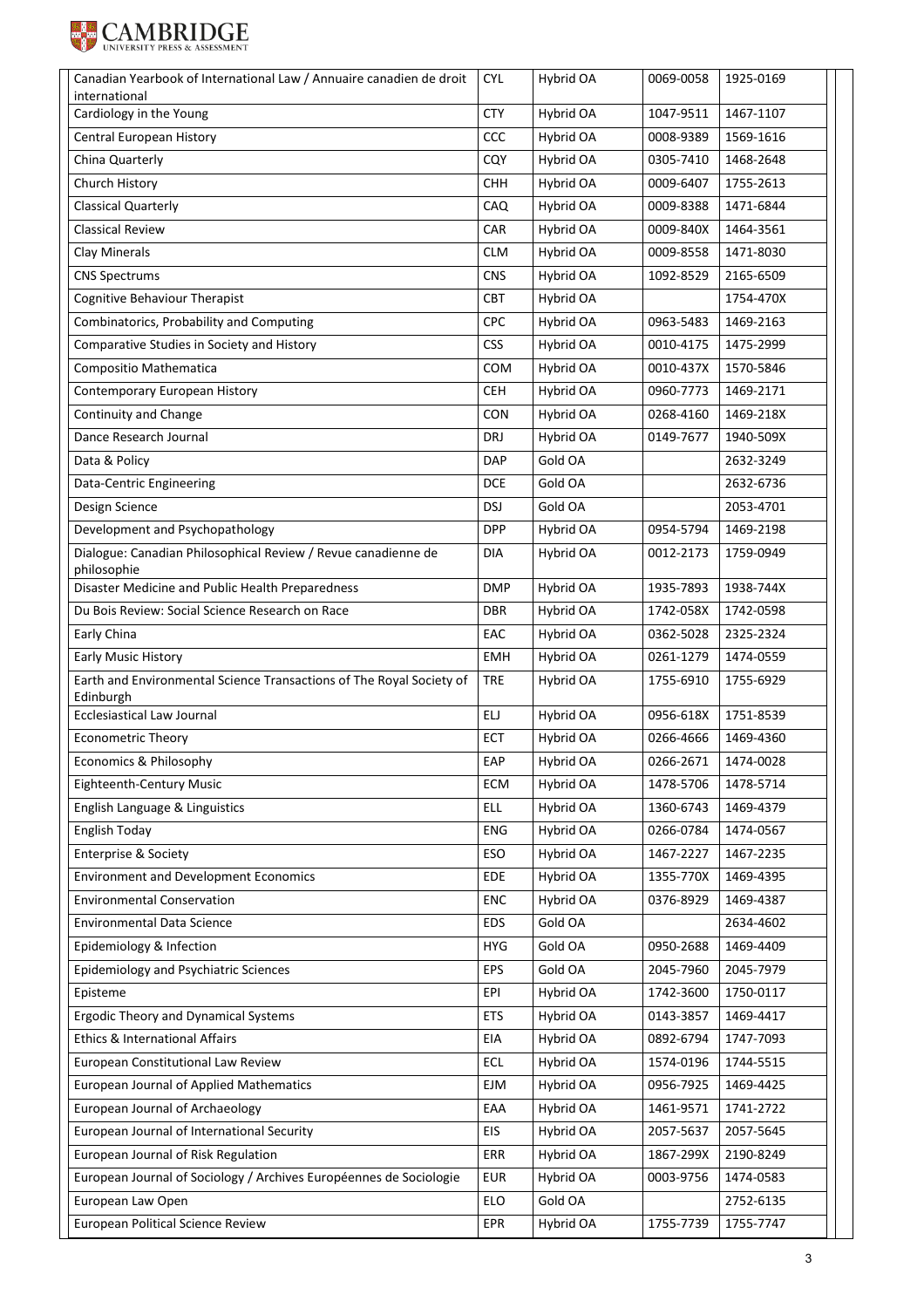

| European Psychiatry                                           | EPA        | Gold OA   | 0924-9338 | 1778-3585 |
|---------------------------------------------------------------|------------|-----------|-----------|-----------|
| European Review                                               | ERW        | Hybrid OA | 1062-7987 | 1474-0575 |
| <b>Evolutionary Human Sciences</b>                            | <b>EHS</b> | Gold OA   |           | 2513-843X |
| <b>Experimental Agriculture</b>                               | EAG        | Hybrid OA | 0014-4797 | 1469-4441 |
| <b>Experimental Results</b>                                   | EXP        | Gold OA   |           | 2516-712X |
| <b>Expert Reviews in Molecular Medicine</b>                   | ERM        | Hybrid OA |           | 1462-3994 |
| <b>Financial History Review</b>                               | <b>FHR</b> | Hybrid OA | 0968-5650 | 1474-0052 |
| Flow: Applications of Fluid Mechanics                         | <b>FLO</b> | Gold OA   |           | 2633-4259 |
| Forum of Mathematics, Pi                                      | <b>FMP</b> | Gold OA   |           | 2050-5086 |
| Forum of Mathematics, Sigma                                   | <b>FMS</b> | Gold OA   |           | 2050-5094 |
| Geological Magazine                                           | GEO        | Hybrid OA | 0016-7568 | 1469-5081 |
| German Law Journal                                            | GLJ        | Gold OA   |           | 2071-8322 |
| <b>Glasgow Mathematical Journal</b>                           | GMJ        | Hybrid OA | 0017-0895 | 1469-509X |
| Global Constitutionalism                                      | GCN        | Hybrid OA | 2045-3817 | 2045-3825 |
| <b>Global Mental Health</b>                                   | GMH        | Gold OA   | 2054-4251 | 2054-4251 |
| <b>Global Sustainability</b>                                  | SUS        | Gold OA   |           | 2059-4798 |
| Government and Opposition                                     | GOV        | Hybrid OA | 0017-257X | 1477-7053 |
| Greece & Rome                                                 | GAR        | Hybrid OA | 0017-3835 | 1477-4550 |
| <b>Gut Microbiome</b>                                         | GMB        | Gold OA   |           | 2632-2897 |
| <b>Harvard Theological Review</b>                             | <b>HTR</b> | Hybrid OA | 0017-8160 | 1475-4517 |
| Health Economics, Policy and Law                              | <b>HEP</b> | Hybrid OA | 1744-1331 | 1744-134X |
| <b>Hegel Bulletin</b>                                         | <b>HGL</b> | Hybrid OA | 2051-5367 | 2051-5375 |
| High Power Laser Science and Engineering                      | <b>HPL</b> | Gold OA   | 2095-4719 | 2052-3289 |
| <b>Historical Journal</b>                                     | <b>HIS</b> | Hybrid OA | 0018-246X | 1469-5103 |
| History in Africa                                             | <b>HIA</b> | Hybrid OA | 0361-5413 | 1558-2744 |
| History of Education Quarterly                                | <b>HEQ</b> | Hybrid OA | 0018-2680 | 1748-5959 |
| Horizons                                                      | <b>HOR</b> | No OA     | 0360-9669 | 2050-8557 |
| Hypatia                                                       | <b>HYP</b> | Hybrid OA | 0887-5367 | 1527-2001 |
| Industrial and Organizational Psychology                      | <b>IOP</b> | Hybrid OA | 1754-9426 | 1754-9434 |
| Infection Control & Hospital Epidemiology                     | <b>ICE</b> | Hybrid OA | 0899-823X | 1559-6834 |
| International Journal of Law in Context                       | IJC        | Hybrid OA | 1744-5523 | 1744-5531 |
| International & Comparative Law Quarterly                     | <b>ILQ</b> | Hybrid OA | 0020-5893 | 1471-6895 |
| <b>International Annals of Criminology</b>                    | CRI        | Hybrid OA | 0003-4452 | 2398-676X |
| International Journal of Asian Studies                        | ASI        | Hybrid OA | 1479-5914 | 1479-5922 |
| International Journal of Astrobiology                         | <b>IJA</b> | Hybrid OA | 1473-5504 | 1475-3006 |
| International Journal of Cultural Property                    | <b>JCP</b> | Hybrid OA | 0940-7391 | 1465-7317 |
| International Journal of Legal Information                    | JLI        | Hybrid OA | 0731-1265 | 2331-4117 |
| International Journal of Microwave and Wireless Technologies  | <b>MRF</b> | Hybrid OA | 1759-0787 | 1759-0795 |
| International Journal of Middle East Studies                  | <b>MES</b> | Hybrid OA | 0020-7438 | 1471-6380 |
| International Journal of Technology Assessment in Health Care | <b>THC</b> | Hybrid OA | 0266-4623 | 1471-6348 |
| International Labor and Working-Class History                 | <b>ILW</b> | Hybrid OA | 0147-5479 | 1471-6445 |
| <b>International Legal Materials</b>                          | <b>ILM</b> | Hybrid OA | 0020-7829 | 1930-6571 |
| International Organization                                    | <b>INO</b> | Hybrid OA | 0020-8183 | 1531-5088 |
| International Psychogeriatrics                                | <b>IPG</b> | Hybrid OA | 1041-6102 | 1741-203X |
| International Review of Social History                        | <b>ISH</b> | Hybrid OA | 0020-8590 | 1469-512X |
| International Review of the Red Cross                         | <b>IRC</b> | Hybrid OA | 1816-3831 | 1607-5889 |
| <b>International Theory</b>                                   | <b>INT</b> | Hybrid OA | 1752-9719 | 1752-9727 |
| Invasive Plant Science and Management                         | <b>INP</b> | Hybrid OA | 1939-7291 | 1939-747X |
| Iranian Studies                                               | <b>IRN</b> | Hybrid OA | 0021-0862 | 1475-4819 |
| <b>IRAQ</b>                                                   | <b>IRQ</b> | No OA     | 0021-0889 | 2053-4744 |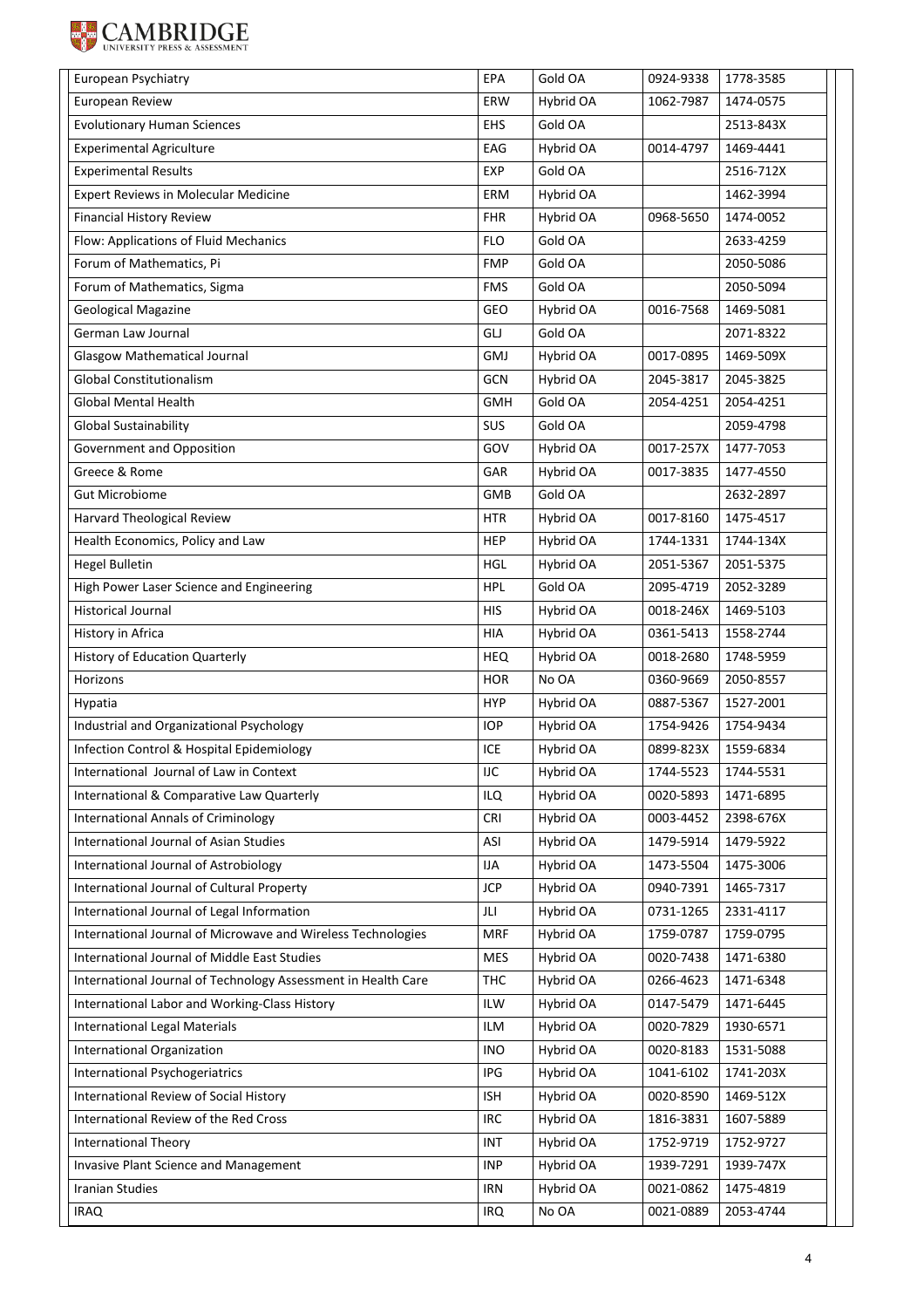

| <b>Irish Historical Studies</b>                                         | <b>IHS</b> | Hybrid OA      | 0021-1214 | 2056-4139 |
|-------------------------------------------------------------------------|------------|----------------|-----------|-----------|
| Irish Journal of Psychological Medicine                                 | <b>IPM</b> | Hybrid OA      | 0790-9667 | 2051-6967 |
| <b>Israel Law Review</b>                                                | <b>ISR</b> | Hybrid OA      | 0021-2237 | 2047-9336 |
| Italian Political Science Review / Rivista Italiana di Scienza Politica | <b>IPO</b> | Hybrid OA      | 0048-8402 | 2057-4908 |
| Itinerario                                                              | ITI        | Hybrid OA      | 0165-1153 | 2041-2827 |
| Japanese Journal of Political Science                                   | <b>JJP</b> | Hybrid OA      | 1468-1099 | 1474-0060 |
| Journal of African History                                              | AFH        | Hybrid OA      | 0021-8537 | 1469-5138 |
| Journal of African Law                                                  | JAL        | Hybrid OA      | 0021-8553 | 1464-3731 |
| Journal of Agricultural and Applied Economics                           | AAE        | Gold OA        | 1074-0708 | 2056-7405 |
| Journal of Agricultural Science                                         | AGS        | Hybrid OA      | 0021-8596 | 1469-5146 |
| Journal of American Studies                                             | AMS        | Hybrid OA      | 0021-8758 | 1469-5154 |
| Journal of Anglican Studies                                             | AST        | Hybrid OA      | 1740-3553 | 1745-5278 |
| Journal of Applied Probability                                          | <b>JPR</b> | No OA          | 0021-9002 | 1475-6072 |
| Journal of Asian Studies                                                | <b>JAS</b> | No OA          | 0021-9118 | 1752-0401 |
| Journal of Benefit-Cost Analysis                                        | <b>BCA</b> | Hybrid OA      | 2194-5888 | 2152-2812 |
| Journal of Biosocial Science                                            | <b>JBS</b> | Hybrid OA      | 0021-9320 | 1469-7599 |
| Journal of British Studies                                              | <b>JBR</b> | Hybrid OA      | 0021-9371 | 1545-6986 |
| Journal of Child Language                                               | <b>JCL</b> | Hybrid OA      | 0305-0009 | 1469-7602 |
| Journal of Chinese History                                              | <b>JCH</b> | Hybrid OA      | 2059-1632 | 2059-1640 |
| Journal of Classics Teaching                                            | <b>JCT</b> | Gold OA no APC |           | 2058-6310 |
| Journal of Clinical and Translational Science                           | <b>CTS</b> | Gold OA        |           | 2059-8661 |
| Journal of Dairy Research                                               | DAR        | Hybrid OA      | 0022-0299 | 1469-7629 |
| Journal of Demographic Economics                                        | <b>DEM</b> | Hybrid OA      | 2054-0892 | 2054-0906 |
| Journal of Developmental Origins of Health and Disease                  | DOH        | Hybrid OA      | 2040-1744 | 2040-1752 |
| Journal of East Asian Studies                                           | <b>JEA</b> | Hybrid OA      | 1598-2408 | 2234-6643 |
| Journal of Ecclesiastical History                                       | <b>ECH</b> | Hybrid OA      | 0022-0469 | 1469-7637 |
| Journal of Economic History                                             | <b>JEH</b> | Hybrid OA      | 0022-0507 | 1471-6372 |
| Journal of Experimental Political Science                               | <b>XPS</b> | Hybrid OA      | 2052-2630 | 2052-2649 |
| Journal of Financial and Quantitative Analysis                          | <b>JFQ</b> | Hybrid OA      | 0022-1090 | 1756-6916 |
| Journal of Fluid Mechanics                                              | <b>FLM</b> | Hybrid OA      | 0022-1120 | 1469-7645 |
| Journal of French Language Studies                                      | <b>JFL</b> | Hybrid OA      | 0959-2695 | 1474-0079 |
| Journal of Functional Programming                                       | <b>JFP</b> | Gold OA        | 0956-7968 | 1469-7653 |
| Journal of Germanic Linguistics                                         | <b>JGL</b> | Hybrid OA      | 1470-5427 | 1475-3014 |
| Journal of Glaciology                                                   | <b>JOG</b> | Gold OA        | 0022-1430 | 1727-5652 |
| Journal of Global History                                               | <b>JGH</b> | Hybrid OA      | 1740-0228 | 1740-0236 |
| Journal of Hellenic Studies                                             | <b>JHS</b> | Hybrid OA      | 0075-4269 | 2041-4099 |
| Journal of Helminthology                                                | JHL        | Hybrid OA      | 0022-149X | 1475-2697 |
| Journal of Institutional Economics                                      | JOI        | Hybrid OA      | 1744-1374 | 1744-1382 |
| Journal of International and Comparative Social Policy                  | ICS        | Hybrid OA      | 2169-9763 | 2169-978X |
| Journal of Laryngology & Otology                                        | JLO        | Hybrid OA      | 0022-2151 | 1748-5460 |
| Journal of Latin American Studies                                       | LAS        | Hybrid OA      | 0022-216X | 1469-767X |
| Journal of Law and Religion                                             | <b>JLR</b> | Hybrid OA      | 0748-0814 | 2163-3088 |
| Journal of Law, Medicine & Ethics                                       | JME        | Hybrid OA      | 1073-1105 | 1748-720X |
| Journal of Linguistic Geography                                         | JLG        | Hybrid OA      |           | 2049-7547 |
| Journal of Linguistics                                                  | LIN        | Hybrid OA      | 0022-2267 | 1469-7742 |
| Journal of Management & Organization                                    | <b>JMO</b> | Hybrid OA      | 1833-3672 | 1839-3527 |
| Journal of Modern African Studies                                       | MOA        | Hybrid OA      | 0022-278X | 1469-7777 |
| Journal of Navigation                                                   | <b>NAV</b> | Hybrid OA      | 0373-4633 | 1469-7785 |
| Journal of Nutritional Science                                          | <b>JNS</b> | Gold OA        | 2048-6790 | 2048-6790 |
| Journal of Paleontology                                                 | <b>JPA</b> | Hybrid OA      | 0022-3360 | 1937-2337 |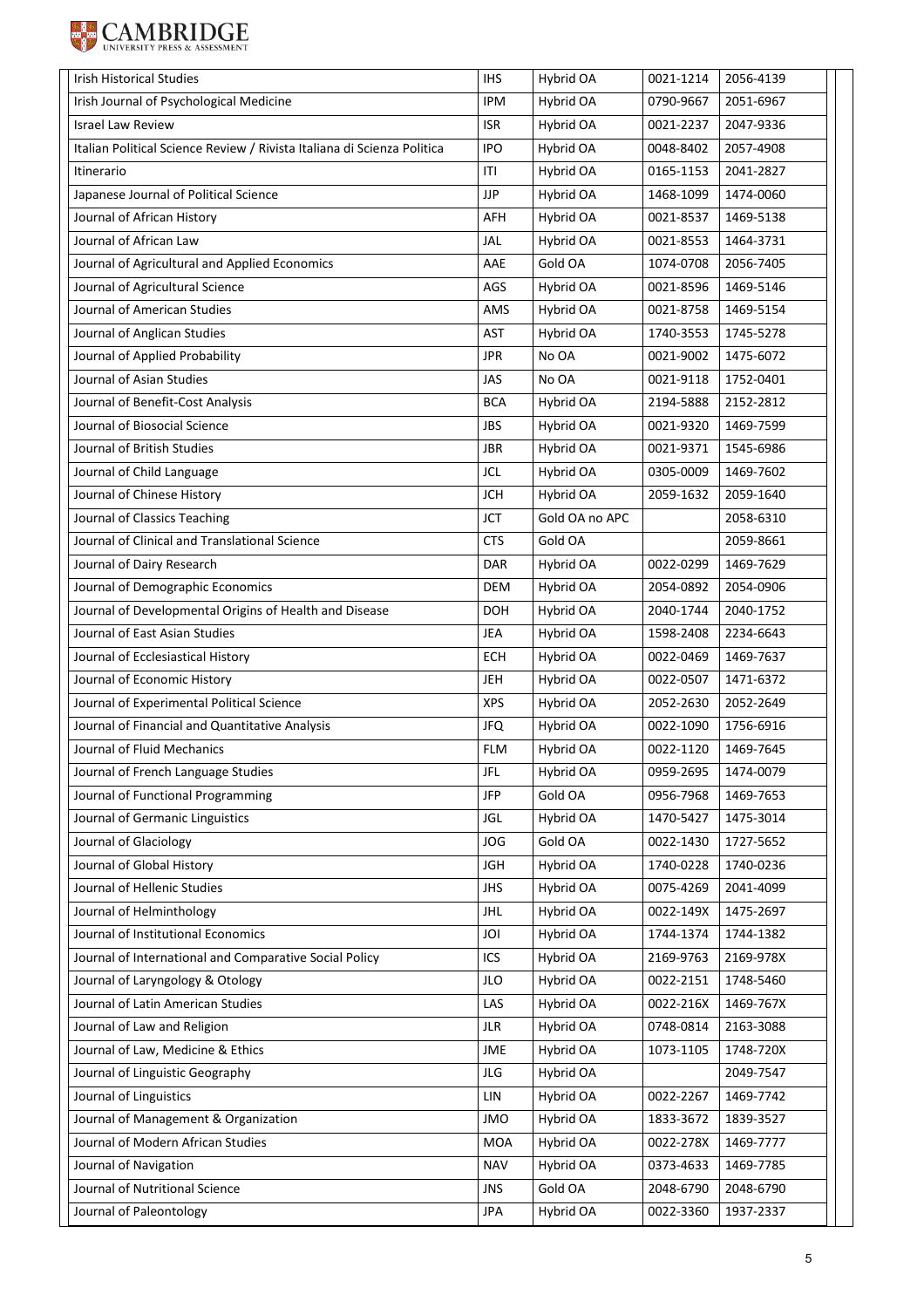

| Journal of Pension Economics & Finance                             | PEF        | Hybrid OA | 1474-7472 | 1475-3022 |
|--------------------------------------------------------------------|------------|-----------|-----------|-----------|
| Journal of Plasma Physics                                          | PLA        | Hybrid OA | 0022-3778 | 1469-7807 |
| Journal of Policy History                                          | <b>JPH</b> | Hybrid OA | 0898-0306 | 1528-4190 |
| Journal of Psychologists and Counsellors in Schools                | <b>JGC</b> | No OA     | 2055-6365 | 2055-6373 |
| Journal of Public Policy                                           | <b>PUP</b> | Hybrid OA | 0143-814X | 1469-7815 |
| Journal of Race, Ethnicity and Politics                            | <b>REP</b> | Hybrid OA |           | 2056-6085 |
| Journal of Radiotherapy in Practice                                | <b>JRP</b> | Hybrid OA | 1460-3969 | 1467-1131 |
| Journal of Roman Archaeology                                       | <b>JRO</b> | Hybrid OA | 1047-7594 | 2331-5709 |
| Journal of Roman Studies                                           | <b>JRS</b> | Hybrid OA | 0075-4358 | 1753-528X |
| Journal of Social Policy                                           | <b>JSP</b> | Hybrid OA | 0047-2794 | 1469-7823 |
| Journal of Southeast Asian Studies                                 | <b>SEA</b> | No OA     | 0022-4634 | 1474-0680 |
| Journal of Symbolic Logic                                          | <b>JSL</b> | Hybrid OA | 0022-4812 | 1943-5886 |
| Journal of the American Philosophical Association                  | APA        | Hybrid OA | 2053-4477 | 2053-4485 |
| Journal of the Australian Mathematical Society                     | JAZ        | Hybrid OA | 1446-7887 | 1446-8107 |
| Journal of the Gilded Age and Progressive Era                      | <b>JGA</b> | Hybrid OA | 1537-7814 | 1943-3557 |
| Journal of the History of Economic Thought                         | <b>HET</b> | Hybrid OA | 1053-8372 | 1469-9656 |
| Journal of the Institute of Mathematics of Jussieu                 | JMJ        | Hybrid OA | 1474-7480 | 1475-3030 |
| Journal of the International Neuropsychological Society            | <b>INS</b> | Hybrid OA | 1355-6177 | 1469-7661 |
| Journal of the International Phonetic Association                  | <b>IPA</b> | Hybrid OA | 0025-1003 | 1475-3502 |
| Journal of the Marine Biological Association of the United Kingdom | <b>MBI</b> | Hybrid OA | 0025-3154 | 1469-7769 |
| Journal of the Royal Asiatic Society                               | <b>JRA</b> | Hybrid OA | 1356-1863 | 1474-0591 |
| Journal of the Royal Musical Association                           | <b>RMA</b> | Hybrid OA | 0269-0403 | 1471-6933 |
| Journal of the Society for American Music                          | SAM        | Hybrid OA | 1752-1963 | 1752-1971 |
| Journal of Tropical Ecology                                        | <b>TRO</b> | Hybrid OA | 0266-4674 | 1469-7831 |
| Journal of Wine Economics                                          | <b>JWE</b> | Hybrid OA | 1931-4361 | 1931-437X |
| Kantian Review                                                     | <b>KRV</b> | Hybrid OA | 1369-4154 | 2044-2394 |
| Knowledge Engineering Review                                       | <b>KER</b> | Hybrid OA | 0269-8889 | 1469-8005 |
| Language and Cognition                                             | LCO        | Hybrid OA | 1866-9808 | 1866-9859 |
| Language in Society                                                | LSY        | Hybrid OA | 0047-4045 | 1469-8013 |
| Language Teaching                                                  | <b>LTA</b> | Hybrid OA | 0261-4448 | 1475-3049 |
| Language Variation and Change                                      | LVC        | Hybrid OA | 0954-3945 | 1469-8021 |
| Latin American Antiquity                                           | LAQ        | Hybrid OA | 1045-6635 | 2325-5080 |
| Latin American Politics and Society                                | LAP        | Hybrid OA | 1531-426X | 1548-2456 |
| Latin American Research Review                                     | LAR        | Gold OA   |           | 1542-4278 |
| Law & Social Inquiry                                               | LSI        | Hybrid OA | 0897-6546 | 1747-4469 |
| Law and History Review                                             | LHR        | Hybrid OA | 0738-2480 | 1939-9022 |
| Legal Information Management                                       | LIM        | Hybrid OA | 1472-6696 | 1741-2021 |
| Legal Studies                                                      | LST        | Hybrid OA | 0261-3875 | 1748-121X |
| Legal Theory                                                       | LEG        | Hybrid OA | 1352-3252 | 1469-8048 |
| Leiden Journal of International Law                                | LJL        | Hybrid OA | 0922-1565 | 1478-9698 |
| Libyan Studies                                                     | LIS        | Hybrid OA | 0263-7189 | 2052-6148 |
| Lichenologist                                                      | LIC        | Hybrid OA | 0024-2829 | 1096-1135 |
| Macroeconomic Dynamics                                             | <b>MDY</b> | Hybrid OA | 1365-1005 | 1469-8056 |
| Management and Organization Review                                 | <b>MOR</b> | Hybrid OA | 1740-8776 | 1740-8784 |
| Mathematical Proceedings of the Cambridge Philosophical Society    | <b>PSP</b> | Hybrid OA | 0305-0041 | 1469-8064 |
| Mathematical Structures in Computer Science                        | <b>MSC</b> | Hybrid OA | 0960-1295 | 1469-8072 |
| <b>Medical History</b>                                             | <b>MDH</b> | Hybrid OA | 0025-7273 | 2048-8343 |
| Memory, Mind & Media                                               | MEM        | Gold OA   |           | 2635-0238 |
| Microscopy and Microanalysis                                       | <b>MAM</b> | Hybrid OA | 1431-9276 | 1435-8115 |
| Microscopy Today                                                   | <b>MTO</b> | Hybrid OA | 1551-9295 | 2150-3583 |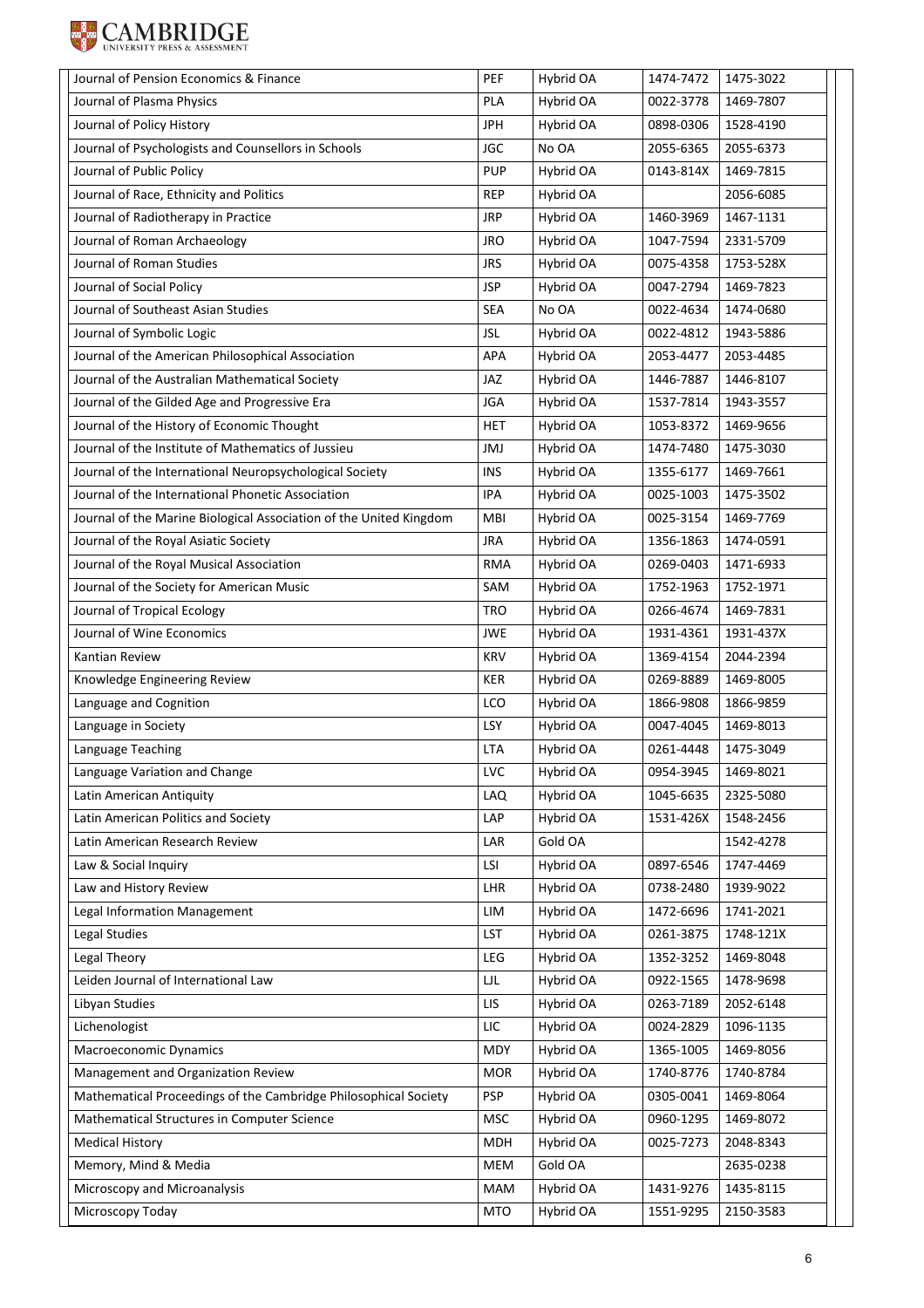

| Mineralogical Magazine                                            | <b>MGM</b> | Hybrid OA      | 0026-461X | 1471-8022 |
|-------------------------------------------------------------------|------------|----------------|-----------|-----------|
| Modern American History                                           | MAH        | Hybrid OA      | 2515-0456 | 2397-1851 |
| <b>Modern Asian Studies</b>                                       | ASS        | Hybrid OA      | 0026-749X | 1469-8099 |
| Modern Intellectual History                                       | MIH        | Hybrid OA      | 1479-2443 | 1479-2451 |
| Modern Italy                                                      | MIT        | Hybrid OA      | 1353-2944 | 1469-9877 |
| Nagoya Mathematical Journal                                       | <b>NMJ</b> | Hybrid OA      | 0027-7630 | 2152-6842 |
| National Institute Economic Review                                | <b>NIE</b> | Hybrid OA      | 0027-9501 | 1741-3036 |
| <b>Nationalities Papers</b>                                       | <b>NPS</b> | Hybrid OA      | 0090-5992 | 1465-3923 |
| Natural Language Engineering                                      | <b>NLE</b> | Hybrid OA      | 1351-3249 | 1469-8110 |
| Netherlands Journal of Geosciences                                | <b>NJG</b> | Gold OA        | 0016-7746 | 1573-9708 |
| Network Science                                                   | <b>NWS</b> | Hybrid OA      | 2050-1242 | 2050-1250 |
| New Perspectives on Turkey                                        | <b>NPT</b> | Hybrid OA      | 0896-6346 | 1305-3299 |
| New Surveys in the Classics                                       | <b>NSY</b> | No OA          | 0533-2451 | 2052-8531 |
| <b>New Testament Studies</b>                                      | <b>NTS</b> | Hybrid OA      | 0028-6885 | 1469-8145 |
| <b>New Theatre Quarterly</b>                                      | NTQ        | Hybrid OA      | 0266-464X | 1474-0613 |
| Nineteenth-Century Music Review                                   | <b>NCM</b> | Hybrid OA      |           | 2044-8414 |
|                                                                   |            | Hybrid OA      | 1479-4098 |           |
| Nordic Journal of Linguistics                                     | NJL        |                | 0332-5865 | 1502-4717 |
| <b>Nutrition Research Reviews</b>                                 | <b>NRR</b> | Hybrid OA      | 0954-4224 | 1475-2700 |
| Organised Sound                                                   | <b>OSO</b> | Hybrid OA      | 1355-7718 | 1469-8153 |
| Oryx                                                              | <b>ORX</b> | Gold OA        | 0030-6053 | 1365-3008 |
| Paleobiology                                                      | PAB        | Hybrid OA      | 0094-8373 | 1938-5331 |
| Palliative & Supportive Care                                      | PAX        | Hybrid OA      | 1478-9515 | 1478-9523 |
| Papers of the British School at Rome                              | <b>ROM</b> | No OA          | 0068-2462 | 2045-239X |
| Parasitology                                                      | PAR        | Hybrid OA      | 0031-1820 | 1469-8161 |
| <b>Personality Neuroscience</b>                                   | PEN        | Gold OA        |           | 2513-9886 |
| Perspectives on Politics                                          | <b>PPS</b> | Hybrid OA      | 1537-5927 | 1541-0986 |
| Philosophy                                                        | PHI        | Hybrid OA      | 0031-8191 | 1469-817X |
| Philosophy of Science                                             | <b>PSA</b> | Hybrid OA      | 0031-8248 | 1539-767X |
| Phonology                                                         | PHO        | Hybrid OA      | 0952-6757 | 1469-8188 |
| Plainsong & Medieval Music                                        | PMM        | Hybrid OA      | 0961-1371 | 1474-0087 |
| <b>Plant Genetic Resources</b>                                    | PGR        | Hybrid OA      | 1479-2621 | 1479-263X |
| PMLA / Publications of the Modern Language Association of America | MLA        | No OA          | 0030-8129 | 1938-1530 |
| Polar Record                                                      | POL        | Hybrid OA      | 0032-2474 | 1475-3057 |
| <b>Political Analysis</b>                                         | PAN        | Hybrid OA      | 1047-1987 | 1476-4989 |
| Political Science Research and Methods                            | RAM        | Hybrid OA      | 2049-8470 | 2049-8489 |
| Political Science Today                                           | PSJ        |                | 2766-0133 | 2766-726X |
| Politics & Gender                                                 | PAG        | Hybrid OA      | 1743-923X | 1743-9248 |
| Politics and Religion                                             | <b>RAP</b> | Hybrid OA      | 1755-0483 | 1755-0491 |
| Politics and the Life Sciences                                    | PLS        | Hybrid OA      | 0730-9384 | 1471-5457 |
| <b>Popular Music</b>                                              | PMU        | Hybrid OA      | 0261-1430 | 1474-0095 |
| Powder Diffraction                                                | PDJ        | Hybrid OA      | 0885-7156 | 1945-7413 |
| Prehospital and Disaster Medicine                                 | PDM        | Hybrid OA      | 1049-023X | 1945-1938 |
| Primary Health Care Research & Development                        | PHC        | Gold OA        | 1463-4236 | 1477-1128 |
| Probability in the Engineering and Informational Sciences         | <b>PES</b> | Hybrid OA      | 0269-9648 | 1469-8951 |
| Proceedings of the ASIL Annual Meeting                            | AMP        | Hybrid OA      | 0272-5037 | 2169-1118 |
| Proceedings of the Design Society                                 | <b>PDS</b> | Gold OA no APC |           | 2732-527X |
| Proceedings of the Edinburgh Mathematical Society                 | PEM        | Hybrid OA      | 0013-0915 | 1464-3839 |
| Proceedings of the International Astronomical Union               | IAU        | Hybrid OA      | 1743-9213 | 1743-9221 |
| Proceedings of the Nutrition Society                              | <b>PNS</b> | Hybrid OA      | 0029-6651 | 1475-2719 |
| Proceedings of the Prehistoric Society                            | <b>PPR</b> | Hybrid OA      | 0079-497X | 2050-2729 |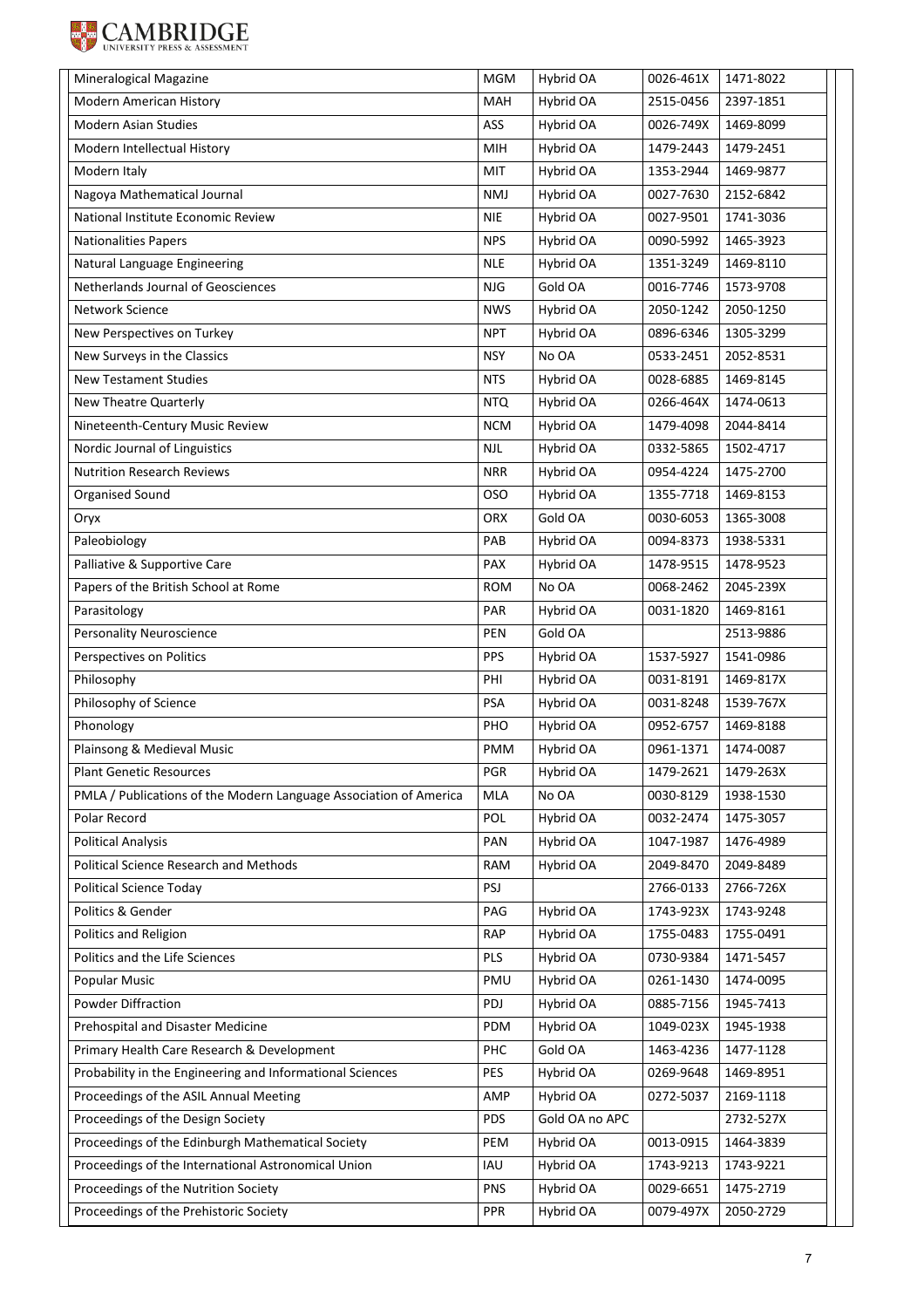

| Proceedings of the Royal Society of Edinburgh Section A: Mathematics                                          | PRM        | Hybrid OA              | 0308-2105 | 1473-7124 |
|---------------------------------------------------------------------------------------------------------------|------------|------------------------|-----------|-----------|
| PS: Political Science & Politics                                                                              | <b>PSC</b> | Hybrid OA              | 1049-0965 | 1537-5935 |
| <b>Psychological Medicine</b>                                                                                 | <b>PSM</b> | Hybrid OA              | 0033-2917 | 1469-8978 |
| <b>Public Health Nutrition</b>                                                                                | PHN        | Gold OA                | 1368-9800 | 1475-2727 |
| Publications of the Astronomical Society of Australia                                                         | PAS        | Hybrid OA              | 1323-3580 | 1448-6083 |
| <b>QRB Discovery</b>                                                                                          | QRD        | Gold OA                |           | 2633-2892 |
| <b>Quantitative Plant Biology</b>                                                                             | QPB        | Gold OA                |           | 2632-8828 |
| Quarterly Reviews of Biophysics                                                                               | QRB        | Hybrid OA              | 0033-5835 | 1469-8994 |
| Quaternary Research                                                                                           | QUA        | Hybrid OA              | 0033-5894 | 1096-0287 |
| Radiocarbon                                                                                                   | <b>RDC</b> | Hybrid OA              | 0033-8222 | 1945-5755 |
| Ramus                                                                                                         | RMU        | Hybrid OA              | 0048-671X | 2202-932X |
| <b>ReCALL</b>                                                                                                 | <b>REC</b> | Hybrid OA              | 0958-3440 | 1474-0109 |
| Religion and American Culture                                                                                 | <b>RAC</b> | No OA                  | 1052-1151 | 1533-8568 |
| <b>Religious Studies</b>                                                                                      | <b>RES</b> | Hybrid OA              | 0034-4125 | 1469-901X |
| Renaissance Quarterly                                                                                         | <b>RQX</b> | Hybrid OA              | 0034-4338 | 1935-0236 |
| Renewable Agriculture and Food Systems                                                                        | RAF        | Hybrid OA              | 1742-1705 | 1742-1713 |
| Review of International Studies                                                                               | <b>RIS</b> | Hybrid OA              | 0260-2105 | 1469-9044 |
| <b>Review of Middle East Studies</b>                                                                          | <b>RMS</b> | Hybrid OA              | 2151-3481 | 2329-3225 |
| <b>Review of Politics</b>                                                                                     | <b>ROP</b> | Hybrid OA              | 0034-6705 | 1748-6858 |
| Review of Symbolic Logic                                                                                      | <b>RSL</b> | Hybrid OA              | 1755-0203 | 1755-0211 |
| Revista de Historia Economica - Journal of Iberian and Latin American                                         | <b>RHE</b> | Hybrid OA              | 0212-6109 | 2041-3335 |
| <b>Economic History</b><br>Robotica                                                                           | <b>ROB</b> | Hybrid OA              | 0263-5747 | 1469-8668 |
| Royal Historical Society Camden Fifth Series                                                                  | <b>RHC</b> | OA by                  | 0960-1163 | 1478-5110 |
|                                                                                                               |            | arrangement            |           |           |
|                                                                                                               |            |                        | 1358-2461 | 1755-3555 |
| Royal Institute of Philosophy Supplements                                                                     | PHS        | No OA                  |           |           |
| Royal Musical Association Research Chronicle                                                                  | <b>RRC</b> | Hybrid OA              | 1472-3808 | 2167-4027 |
| <b>Rural History</b>                                                                                          | <b>RUH</b> | Hybrid OA              | 0956-7933 | 1474-0656 |
| <b>Science in Context</b>                                                                                     | <b>SIC</b> | Hybrid OA              | 0269-8897 | 1474-0664 |
| Scottish Journal of Theology                                                                                  | <b>SJT</b> | Hybrid OA              | 0036-9306 | 1475-3065 |
| Seed Science Research                                                                                         | <b>SSR</b> | Hybrid OA              | 0960-2585 | 1475-2735 |
| <b>Slavic Review</b>                                                                                          | <b>SLR</b> | Hybrid OA              | 0037-6779 | 2325-7784 |
| Social Philosophy and Policy                                                                                  | SOY        | Hybrid OA              | 0265-0525 | 1471-6437 |
| Social Policy and Society                                                                                     | SPS        | Hybrid OA              | 1474-7464 | 1475-3073 |
| Social Science History                                                                                        | <b>SSH</b> | Hybrid OA              | 0145-5532 | 1527-8034 |
| <b>State Politics &amp; Policy Quarterly</b>                                                                  | SPQ        | Hybrid OA              | 1532-4400 | 1946-1607 |
| Studies in American Political Development                                                                     | SAP        | Hybrid OA              | 0898-588X | 1469-8692 |
| Studies in Church History                                                                                     | <b>STC</b> | Hybrid OA              | 0424-2084 | 2059-0644 |
| Studies in Second Language Acquisition                                                                        | <b>SLA</b> | Hybrid OA              | 0272-2631 | 1470-1545 |
| TDR: The Drama Review                                                                                         | TDR        | Hybrid OA              | 1054-2043 | 1531-4715 |
| Tempo                                                                                                         | TEM        | Hybrid OA              | 0040-2982 | 1478-2286 |
| The Aeronautical Journal                                                                                      | AER        | Hybrid OA              | 0001-9240 | 2059-6464 |
| The Mathematical Gazette                                                                                      | MAG        | Hybrid OA              | 0025-5572 | 2056-6328 |
| The Spanish Journal of Psychology                                                                             | <b>SJP</b> | Hybrid OA              | 1138-7416 | 1988-2904 |
| Theatre Research International                                                                                | TRI        | Hybrid OA              | 0307-8833 | 1474-0672 |
| <b>Theatre Survey</b>                                                                                         | <b>TSY</b> | Hybrid OA              | 0040-5574 | 1475-4533 |
| Theory and Practice of Logic Programming                                                                      | <b>TLP</b> | Hybrid OA              | 1471-0684 | 1475-3081 |
| Think                                                                                                         | THI        | Hybrid OA              | 1477-1756 | 1755-1196 |
| Traditio                                                                                                      | <b>TDO</b> | Hybrid OA              | 0362-1529 | 2166-5508 |
| TRaNS: Trans-Regional and -National Studies of Southeast Asia<br>Transactions of the Royal Historical Society | TRN        | Hybrid OA<br>Hybrid OA | 2051-364X | 2051-3658 |